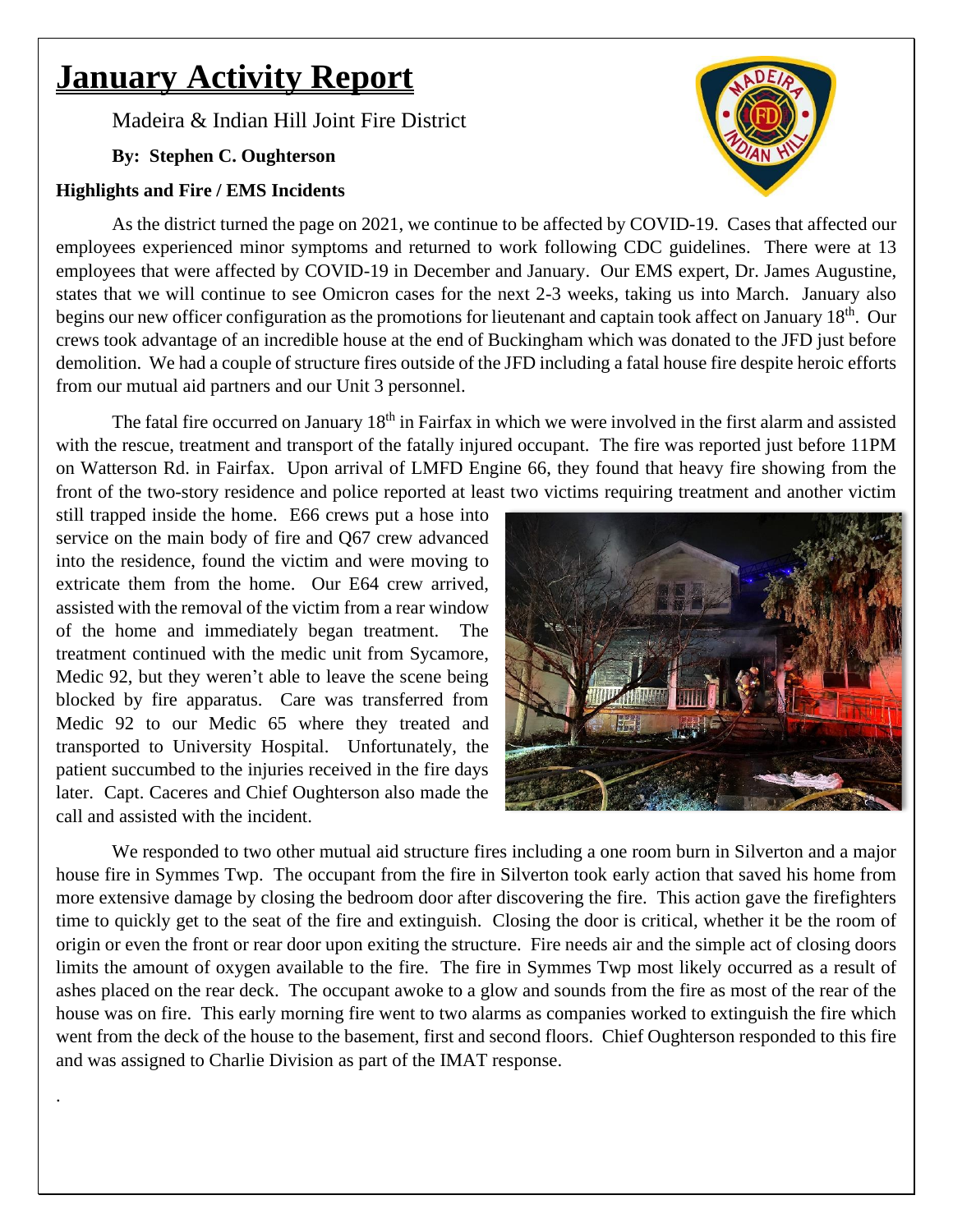**Fire Prevention:** Fire prevention and fire training sometimes align themselves as they did in January. All three shifts spent an hour at the new Swingline Grill in Madeira to talk about building construction and fire protection for a restaurant. The prevention aspect has been key as builders and contractors worked hand and hand from development, construction and ultimately operations when it is completed later this spring. Madeira crews presented a safety presentation at the St. Gabriel School. Our station tour included residents from the North Timberline Residential Care Facility which specializes in supporting adults with special needs.

- 23 Commercial Fire Inspections
- 0 Adoption Inspection
- 0 Tent Permit / Safety
- 1 Underground Storage Tank
- 4 Commercial Plan Reviews
- 1 Car Seat Inspection / Install
- 1 ACLS Check off
- 1 Station Tours (6 people)

**Training:** The Leadership Academy students, Capt. Linne and Capt. Scheuerman were heavily involved in their project. They will be re-imagining the Mission Statement, Vision and Values for the JFD. The students are now evaluating their surveys and will be working toward next steps in their project. The Linder Family was very generous and were able to offer us a training opportunity in the home they



purchased at the north end of Buckingham. We had about two weeks to train prior to demolition. Crews worked on search and rescue, hose deployment evolutions including some night operations. Terrace Park Fire Department also joined our trainings. We were also fortunate to have ice at the pond, so Unit One was able to perform so ice rescue scenarios there. Ice Rescue Training also occurred on all three unit days on station where they reviewed equipment and techniques.

All three shifts completed EMS training for the month to include a presentation and protocol review of "Do Not Resuscitate" (DNR) orders.



Eleven members participated in Search Reformation Training hosted by the Montgomery Firefighters and Jeff Wyler Auto Group in Milford. The class examines the three key components to involve a successful search outcome in your department: the leadership, the training division, and the personnel. Students also examined proven skills, debunked myths, and assess studies that include thermal imaging video of victim rescues.

Five members have enrolled in the Extreme Leadership Program by Echelon Front. The program officially kicked off in January with an introductory meeting with the authors.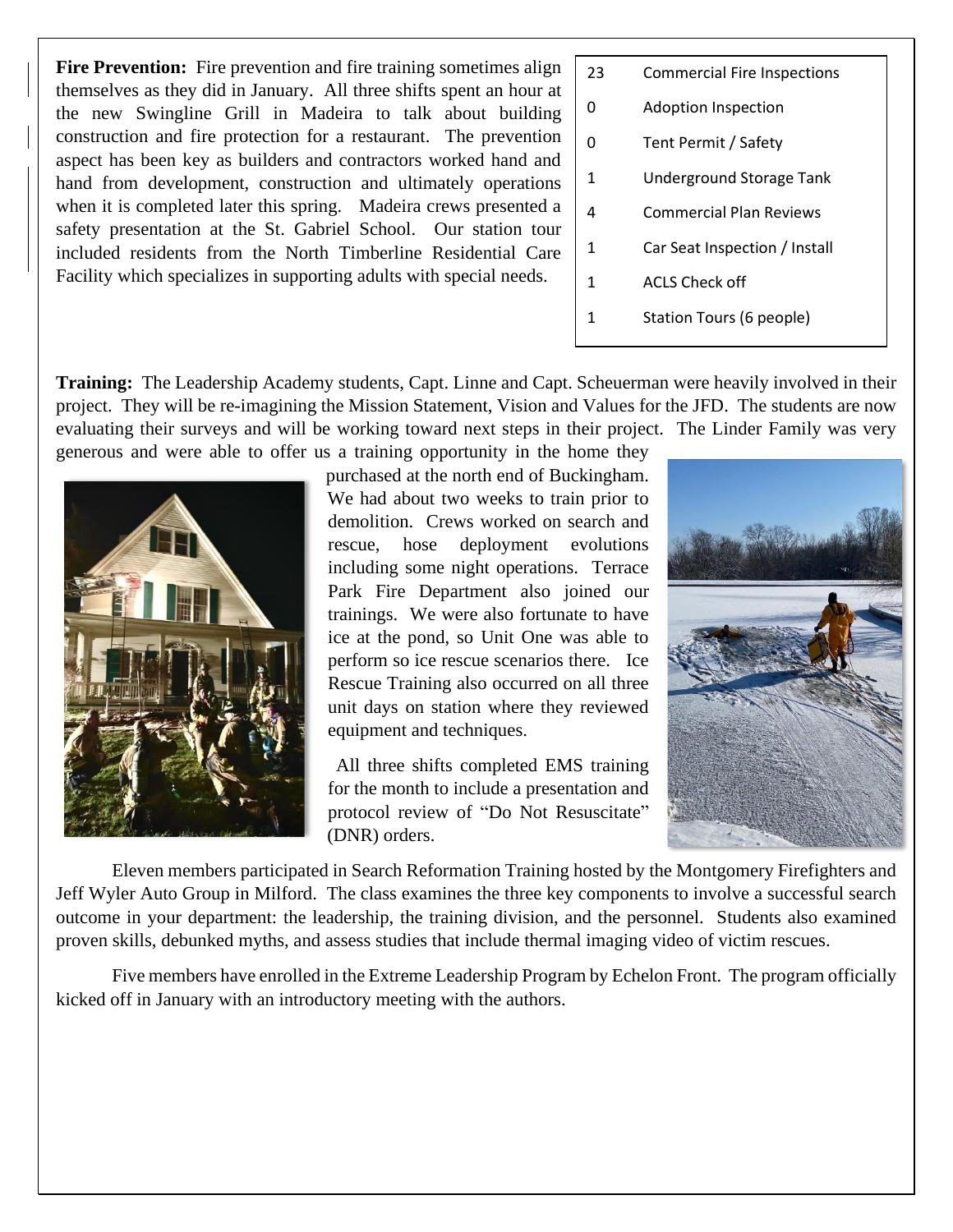#### **Apparatus Maintenance:**

M64 was taken to Kenny's Collision Center in Kentucky for body damage repair. The unit is expected to be there until February  $8<sup>th</sup>$ then it will be at Crux Roadbardz for graphic work related to the body repair. We have a medic unit in service from Goshen Township at Station 64. We usually borrow a unit from Montgomery, but they don't have the same cot system as we do.





#### **Personnel:**

The Board of Trustees approved the promotions of Kevin Scheuerman and Brandon Linne to the rank of Captain and Nick Stiens and Sean McCarthy to the rank of Lieutenant. Those promotions took affect on January 18<sup>th</sup>. We will formally recognize those individuals at the Annual Board of Trustees Meeting in March. Mark Feldmann accepted his conditional offer of career employment, and he completed all requirements of the offer. His first day will be on February  $2<sup>nd</sup>$  with Unit 2. We advertised for the career opening for Firefighter / Paramedic. The application period ends on February  $4<sup>th</sup>$ . We received 7 applications at time of publication and I extended the deadline to Monday, February  $7<sup>th</sup>$ . **THANK YOU to both cities for approving personnel improvements for 2022.**

**Station Maintenance:** Overhead door repaired Door #2 due to a malfunctioning opener. Repairs were made by adjusting the limit switch, hopefully that was the repair needed to keep the door in service.

**Projects:** We continue to work on several projects regarding apparatus and personnel deployment:

> **Engine:** Engineers have reviewed the changes made in December and provided new build documents and drawings for the new E-One Engine. The latest drawings and documents were reviewed and accepted by the JFD. The next step is to review paint and decal drawings / documents. We expect delivery of the truck in the first quarter of 2023.

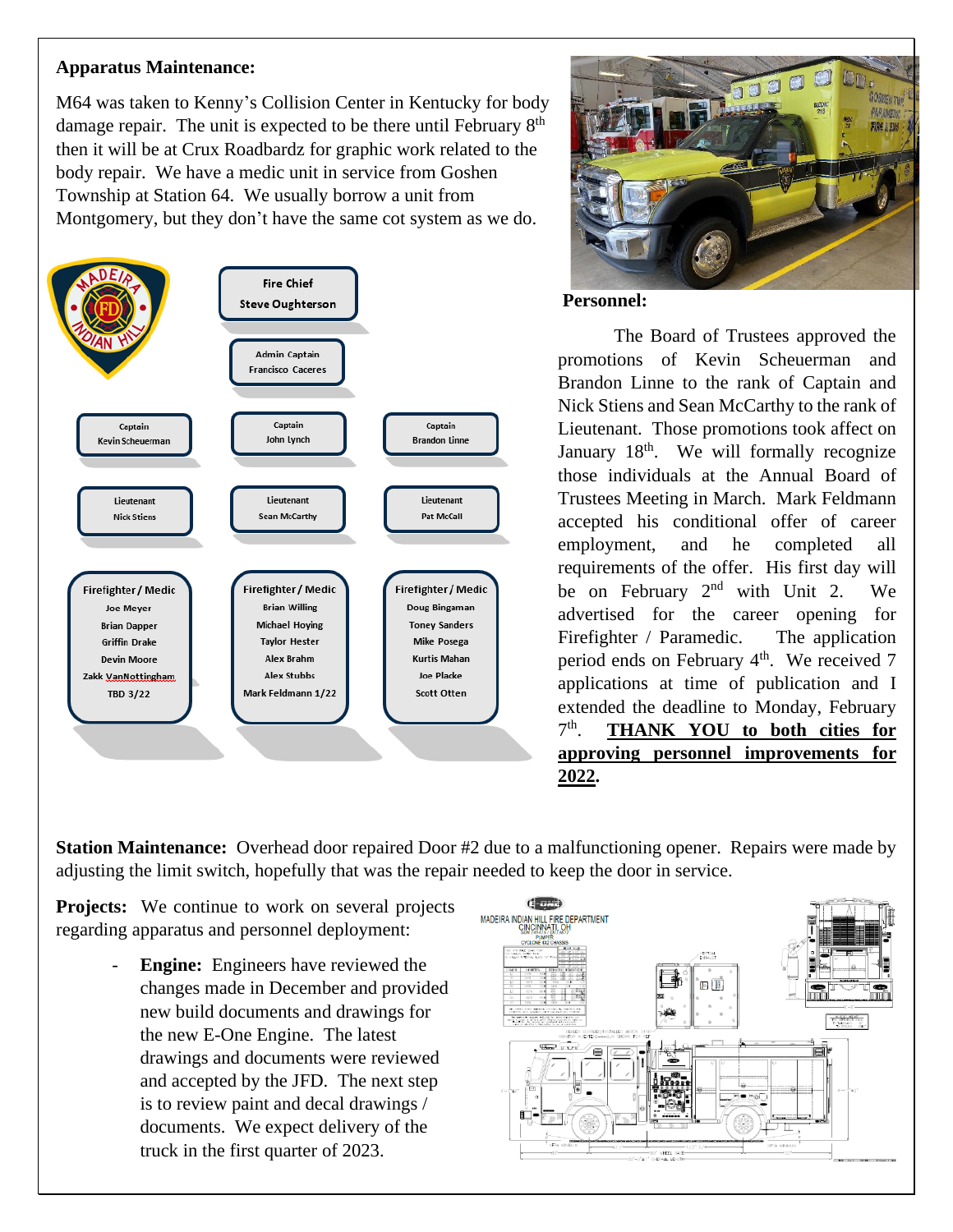| January 2022 Fire Incidents                       |                 |         |                 |                |  |
|---------------------------------------------------|-----------------|---------|-----------------|----------------|--|
|                                                   |                 |         |                 |                |  |
| Count of Incident Type                            | <b>District</b> |         |                 |                |  |
| Incident Type                                     | Indian<br>Hill  | Madeira | Out Of District | Grand<br>Total |  |
| Alarm system activation, no fire - unintentional  |                 | 3       |                 | 3              |  |
| Authorized controlled burning                     | 1               |         |                 | 1              |  |
| <b>Building fire</b>                              |                 |         | 3               | 3              |  |
| Carbon monoxide detector activation, no CO        | 1               |         |                 | 1              |  |
| Carbon monoxide incident                          | 1               |         |                 | 1              |  |
| CO detector activation due to malfunction         | $\overline{2}$  |         |                 | 2              |  |
| Combustible/flammable gas/liquid condition, other |                 | 1       |                 | 1              |  |
| Cooking fire, confined to container               |                 |         | 1               | 1              |  |
| Dispatched & canceled en route                    | 3               | 2       | 9               | 14             |  |
| False alarm or false call, other                  | 3               | 2       |                 | 5              |  |
| Fuel burner/boiler malfunction, fire confined     | 1               |         |                 | 1              |  |
| Gas leak (natural gas or LPG)                     | 3               | 1       |                 | 4              |  |
| Good intent call, other                           | 1               |         |                 | 1              |  |
| Heat from short circuit (wiring), defective/worn  | 1               |         |                 | 1              |  |
| Motor vehicle accident with no injuries.          |                 | 1       |                 | 1              |  |
| Overpressure rupture of air or gas pipe/pipeline  |                 | 1       |                 | 1              |  |
| Power line down                                   | 1               |         | 1               | 2              |  |
| Road freight or transport vehicle fire            |                 |         | 1               | 1              |  |
| Service Call, other                               | 1               |         |                 | 1              |  |
| Smoke detector activation due to malfunction      |                 | 1       |                 | 1              |  |
| Smoke scare, odor of smoke                        |                 | 1       |                 | 1              |  |
| Special outside fire, other                       |                 | 1       |                 | 1              |  |
| Unauthorized burning                              | 1               |         |                 | 1              |  |
| Unintentional transmission of alarm, other        | 1               |         |                 | 1              |  |
| Water or steam leak                               |                 | 1       |                 | 1              |  |
| <b>Grand Total</b>                                | 21              | 15      | 15              | 51             |  |

## **JANUARY EMS RUN DATA**

| <b>EMS RUNS</b>            | <b>JAN</b> |  |  |
|----------------------------|------------|--|--|
| <b>MEDIC 64</b>            | 42         |  |  |
| <b>MEDIC 65</b>            | 93         |  |  |
| <b>MADEIRA</b>             | 100        |  |  |
| <b>INDIAN HILL</b>         | 25         |  |  |
| <b>MUTUAL AID Given</b>    | 10         |  |  |
| <b>MUTUAL AID Received</b> | 2          |  |  |
| <b>MONTHLY TOTAL</b>       | 135        |  |  |
| <b>YEAR TO DATE</b>        | 135        |  |  |
| 2021 January               | 115        |  |  |

| <b>EMS Mutual Aid</b> | <b>Given</b> | <b>Received</b>       |
|-----------------------|--------------|-----------------------|
| Anderson              |              |                       |
| Blue Ash              |              |                       |
| Deer Park - Silverton |              |                       |
| Little Miami          | 3            |                       |
| Loveland - Symmes     | 2            |                       |
| Mariemont             |              | $\mathcal{D}_{\cdot}$ |
| Milford               |              |                       |
| Montgomery            |              |                       |
| Sycamore              |              |                       |
| Miami Twp             |              |                       |